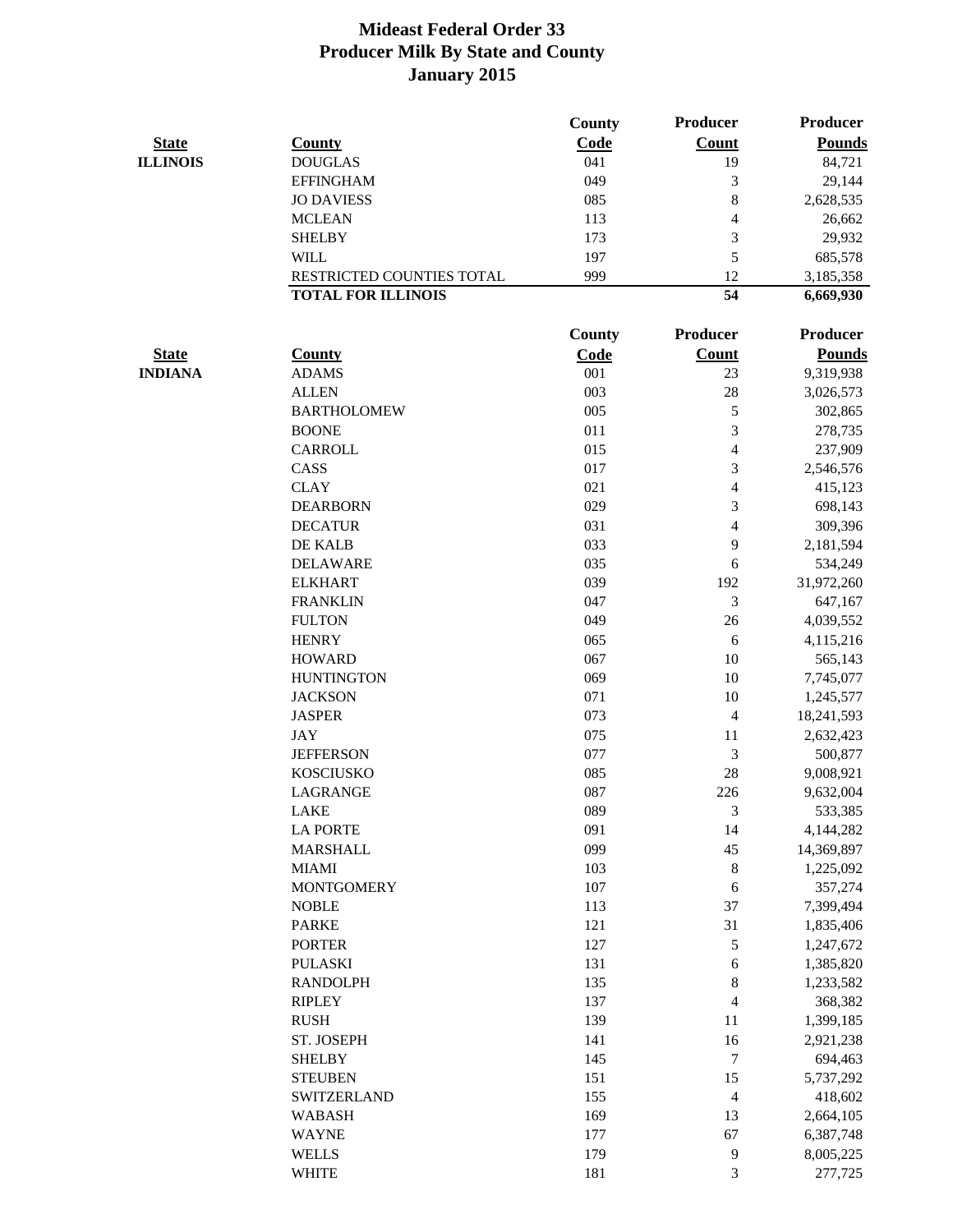|                                 |                           | <b>County</b> |                          | Producer          |
|---------------------------------|---------------------------|---------------|--------------------------|-------------------|
| <b>State</b>                    | <b>County</b>             | Code          | <b>Count</b>             | <b>Pounds</b>     |
| <b>INDIANA</b>                  | <b>WHITLEY</b>            | 183           | 10                       | 2,264,761         |
|                                 | RESTRICTED COUNTIES TOTAL | 999           | 30                       | 35,742,167        |
|                                 | <b>TOTAL FOR INDIANA</b>  |               | 973                      | 210,809,708       |
|                                 |                           | <b>County</b> | <b>Producer</b>          | Producer          |
| <b>State</b>                    | <b>County</b>             | <b>Code</b>   | <b>Count</b>             | <b>Pounds</b>     |
| <b>IOWA</b>                     | <b>DUBUQUE</b>            | 061           | 9                        | 1,627,611         |
|                                 | RESTRICTED COUNTIES TOTAL | 999           | $\overline{2}$           | 497,360           |
|                                 | <b>TOTAL FOR IOWA</b>     |               | 11                       | 2,124,971         |
|                                 |                           | <b>County</b> | Producer                 | Producer          |
| <b>State</b>                    | <b>County</b>             | Code          | <b>Count</b>             | <b>Pounds</b>     |
| <b>KANSAS</b>                   | <b>RESTRICTED</b>         |               | <b>RESTRICTED</b>        | <b>RESTRICTED</b> |
|                                 |                           | <b>County</b> | Producer                 | <b>Producer</b>   |
| <b>State</b>                    | <b>County</b>             | <b>Code</b>   | <b>Count</b>             | <b>Pounds</b>     |
| <b>KENTUCKY</b>                 | <b>CHRISTIAN</b>          | 047           | 6                        | 82,406            |
|                                 | <b>FLEMING</b>            | 069           | 6                        | 601,944           |
|                                 | <b>MASON</b>              | 161           | 4                        | 350,650           |
|                                 | <b>ROBERTSON</b>          | 201           | 5                        | 179,074           |
|                                 | RESTRICTED COUNTIES TOTAL | 999           | 14                       | 436,189           |
|                                 | <b>TOTAL FOR KENTUCKY</b> |               | 35                       | 1,650,263         |
|                                 |                           | County        | Producer                 | <b>Producer</b>   |
| <b>State</b>                    | <b>County</b>             | Code          | <b>Count</b>             | <b>Pounds</b>     |
| <b>MARYLAND</b>                 | 1/ GARRETT                | 023           | 36                       | 2,444,838         |
| 1/ Includes Restricted Counties | <b>TOTAL FOR MARYLAND</b> |               | 36                       | 2,444,838         |
|                                 |                           | County        | Producer                 | <b>Producer</b>   |
| <b>State</b>                    | <b>County</b>             | Code          | <b>Count</b>             | <b>Pounds</b>     |
| <b>MICHIGAN</b>                 | <b>ALCONA</b>             | 001           | $\tau$                   | 1,730,741         |
|                                 | <b>ALLEGAN</b>            | 005           | 70                       | 33,686,243        |
|                                 | <b>ALPENA</b>             | 007           | 33                       | 5,529,570         |
|                                 | <b>ANTRIM</b>             | 009           | 3                        | 1,136,279         |
|                                 | <b>ARENAC</b>             | 011           | 21                       | 8,164,564         |
|                                 | <b>BARAGA</b>             | 013           | $\overline{4}$           | 338,197           |
|                                 | <b>BARRY</b>              | 015           | 31                       | 28, 253, 185      |
|                                 | <b>BAY</b>                | 017           | $\boldsymbol{7}$         | 2,116,651         |
|                                 | <b>BERRIEN</b>            | 021           | $\,8\,$                  | 2,468,110         |
|                                 | <b>BRANCH</b>             | 023           | 24                       | 6,569,031         |
|                                 | <b>CALHOUN</b>            | 025           | 20                       | 12,776,704        |
|                                 | CASS                      | 027           | $\overline{\mathcal{A}}$ | 204,263           |
|                                 | <b>CHARLEVOIX</b>         | 029           | 5                        | 984,305           |
|                                 | <b>CHEBOYGAN</b>          | 031           | $\overline{4}$           | 787,867           |
|                                 | <b>CHIPPEWA</b>           | 033           | 9                        | 835,461           |
|                                 | <b>CLARE</b>              | 035           | $27\,$                   | 4,852,639         |
|                                 | <b>CLINTON</b>            | 037           | 63                       | 68,100,386        |
|                                 | <b>DELTA</b>              | 041           | $\overline{4}$           | 304,181           |
|                                 | <b>EATON</b>              | 045           | 25                       | 2,429,969         |
|                                 | <b>EMMET</b>              | 047           | 3                        | 444,661           |
|                                 | <b>GENESEE</b>            | 049           | $\boldsymbol{7}$         | 2,182,510         |
|                                 | <b>GLADWIN</b>            | 051           | 9                        | 1,829,453         |
|                                 | <b>GRAND TRAVERSE</b>     | 055           | $\overline{4}$           | 289,720           |
|                                 | <b>GRATIOT</b>            | 057           | 38                       | 68,262,498        |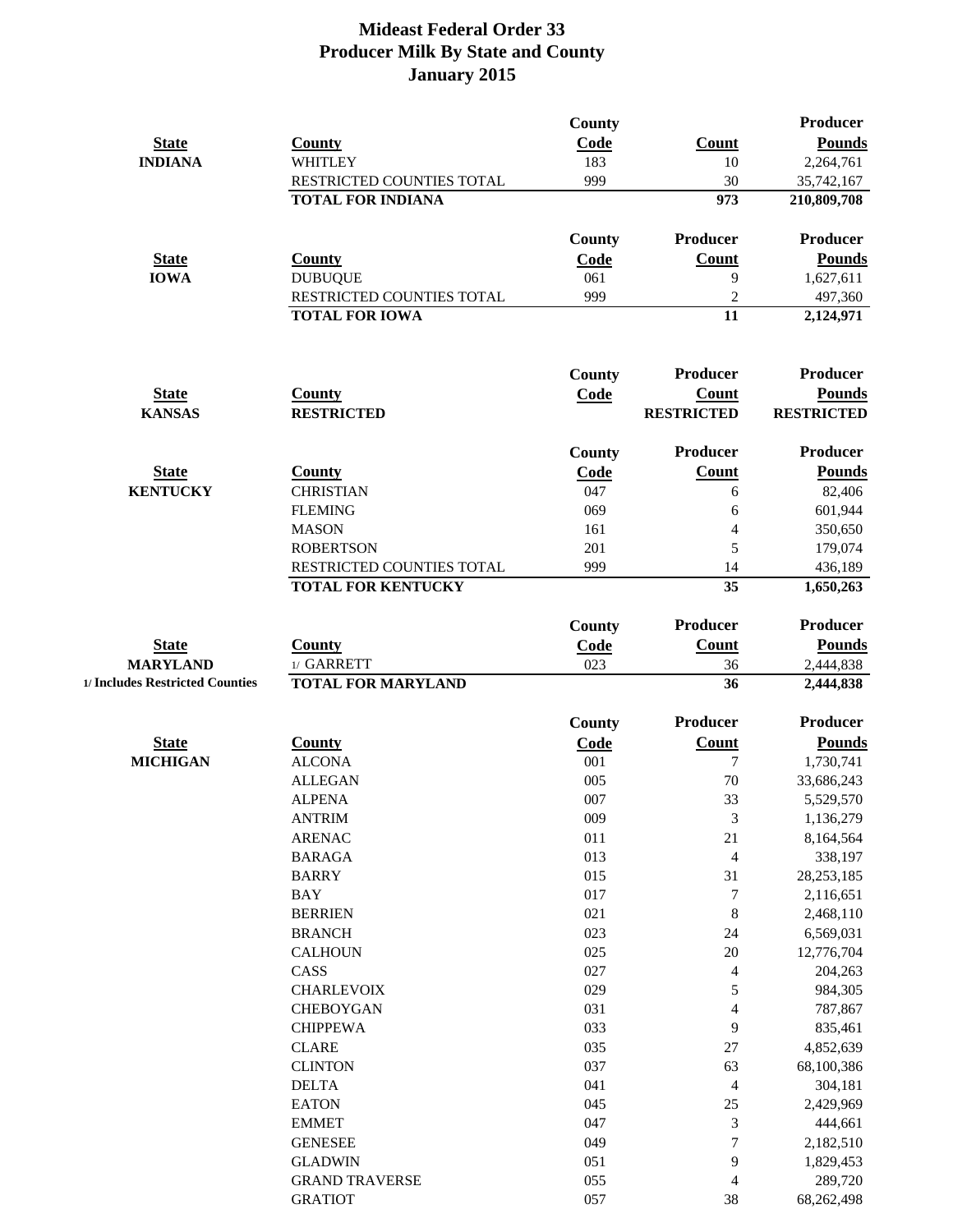|                  |                            | County        | <b>Producer</b> | <b>Producer</b> |
|------------------|----------------------------|---------------|-----------------|-----------------|
| <b>State</b>     | <b>County</b>              | Code          | <b>Count</b>    | <b>Pounds</b>   |
| <b>MICHIGAN</b>  | <b>HILLSDALE</b>           | 059           | 32              | 9,972,748       |
|                  | <b>HURON</b>               | 063           | 81              | 81,175,324      |
|                  | <b>INGHAM</b>              | 065           | 27              | 9,535,318       |
|                  | <b>IONIA</b>               | 067           | 52              | 32,574,490      |
|                  | <b>IOSCO</b>               | 069           | 12              | 3,300,488       |
|                  | <b>ISABELLA</b>            | 073           | 41              | 15,388,197      |
|                  | <b>JACKSON</b>             | 075           | 19              | 7,253,990       |
|                  | <b>KALAMAZOO</b>           | 077           | $\sqrt{6}$      | 13, 174, 137    |
|                  | <b>KENT</b>                | 081           | 34              | 16,139,227      |
|                  | <b>LAPEER</b>              | 087           | $28\,$          | 3,532,536       |
|                  | LEELANAU                   | 089           | 4               | 239,754         |
|                  | <b>LENAWEE</b>             | 091           | 28              | 33,240,183      |
|                  | <b>LIVINGSTON</b>          | 093           | 12              | 5,351,900       |
|                  | <b>MACKINAC</b>            | 097           | $\overline{4}$  | 1,066,803       |
|                  | <b>MACOMB</b>              | 099           | $\sqrt{ }$      | 401,390         |
|                  | <b>MARQUETTE</b>           | 103           | $\mathfrak{Z}$  | 257,155         |
|                  | <b>MASON</b>               | 105           | 18              | 4,443,040       |
|                  | <b>MECOSTA</b>             | 107           | 25              | 4,463,401       |
|                  | <b>MENOMINEE</b>           | 109           | 16              | 869,519         |
|                  | <b>MIDLAND</b>             | 111           | $\mathfrak{Z}$  | 1,706,262       |
|                  | <b>MISSAUKEE</b>           | 113           | 44              | 37,866,123      |
|                  | <b>MONROE</b>              | 115           | 5               | 760,787         |
|                  | <b>MONTCALM</b>            | 117           | 57              | 18,678,583      |
|                  | <b>MONTMORENCY</b>         | 119           | $8\,$           | 1,325,580       |
|                  | <b>MUSKEGON</b>            | 121           | 16              | 13,769,942      |
|                  | <b>NEWAYGO</b>             | 123           | 51              | 10,346,841      |
|                  | <b>OCEANA</b>              | 127           | 9               | 426,149         |
|                  | <b>OGEMAW</b>              | 129           | 42              | 14,404,480      |
|                  | <b>OSCEOLA</b>             | 133           | 42              | 15,057,882      |
|                  | <b>OSCODA</b>              | 135           | 11              | 846,669         |
|                  | <b>OTTAWA</b>              | 139           | 66              | 52,779,921      |
|                  | PRESQUE ISLE               | 141           | $\tau$          | 1,390,648       |
|                  | <b>SAGINAW</b>             | 145           | 16              | 5,123,649       |
|                  | <b>ST. CLAIR</b>           | 147           | 12              | 2,168,606       |
|                  | ST. JOSEPH                 | 149           | 23              | 10,153,862      |
|                  | <b>SANILAC</b>             | 151           | 112             | 52, 357, 478    |
|                  | <b>SHIAWASSEE</b>          | 155           | 17              | 5,492,370       |
|                  | <b>TUSCOLA</b>             | 157           | 41              | 21,772,731      |
|                  | <b>VAN BUREN</b>           | 159           | 11              |                 |
|                  |                            |               |                 | 7,958,644       |
|                  | <b>WASHTENAW</b>           | 161           | 22              | 4,228,709       |
|                  | <b>WEXFORD</b>             | 165           | 11              | 872,653         |
|                  | RESTRICTED COUNTIES TOTAL  | 999           | 10              | 791,459         |
|                  | <b>TOTAL FOR MICHIGAN</b>  |               | 1,515           | 776,936,816     |
|                  |                            | <b>County</b> | Producer        | <b>Producer</b> |
| <b>State</b>     | <b>County</b>              | <b>Code</b>   | <b>Count</b>    | <b>Pounds</b>   |
| <b>MINNESOTA</b> | <b>STEARNS</b>             | 145           | 6               | 172,435         |
|                  | <b>TODD</b>                | 153           | 3               | 59,610          |
|                  | RESTRICTED COUNTIES TOTAL  | 999           | 3               | 449,617         |
|                  | <b>TOTAL FOR MINNESOTA</b> |               | 12              | 681,662         |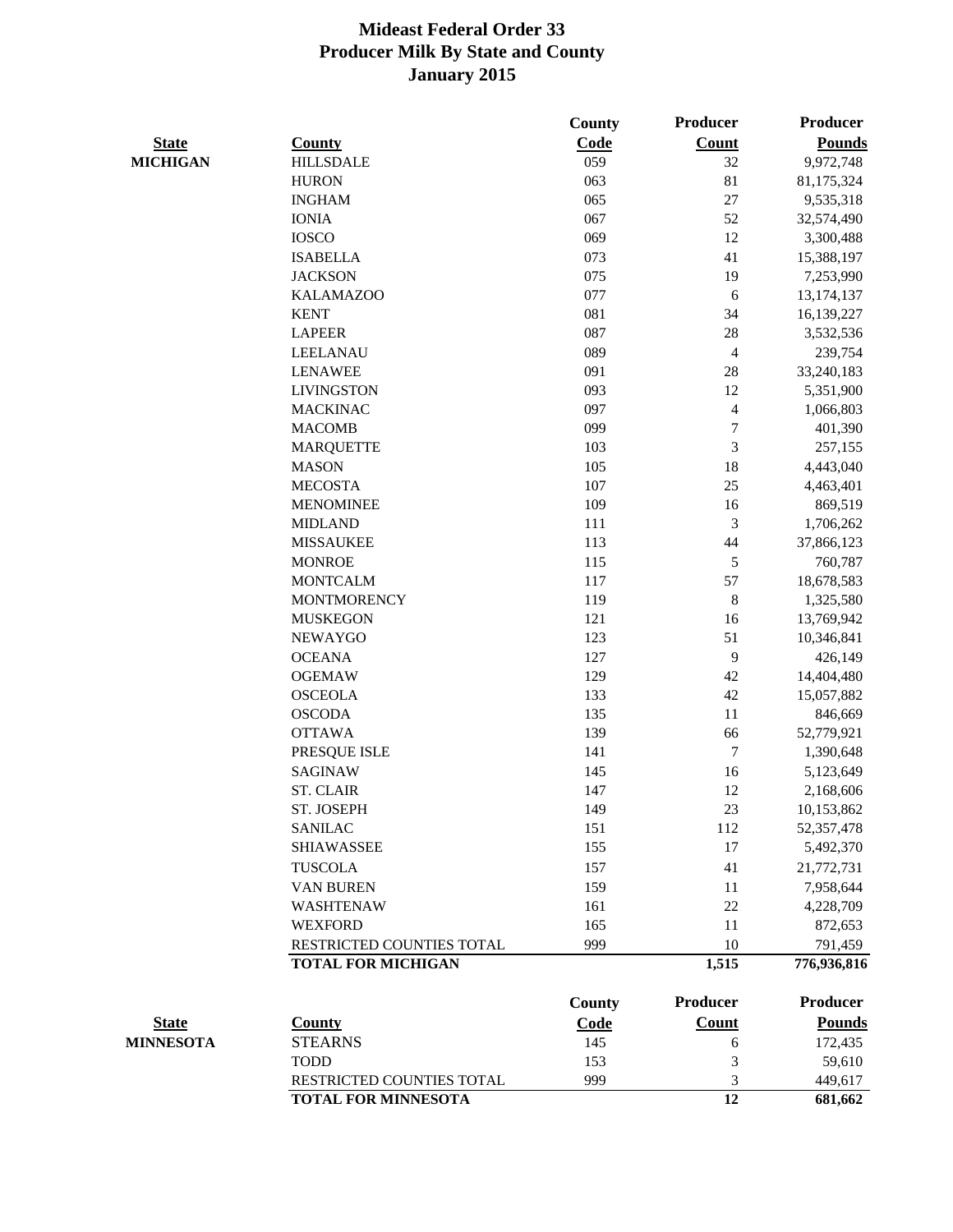|                       |                           | County      | Producer          | <b>Producer</b>   |
|-----------------------|---------------------------|-------------|-------------------|-------------------|
| <b>State</b>          | <b>County</b>             | Code        | <b>Count</b>      | <b>Pounds</b>     |
| <b>NEW YORK</b>       | <b>CATTARAUGUS</b>        | 009         | 62                | 18,293,993        |
|                       | <b>CHAUTAUQUA</b>         | 013         | 161               | 28,196,291        |
|                       | <b>ERIE</b>               | 029         | 11                | 2,927,076         |
|                       | <b>GENESEE</b>            | 037         | $\overline{4}$    | 4,465,269         |
|                       | <b>LIVINGSTON</b>         | 051         | $\overline{7}$    | 13,540,489        |
|                       | <b>WYOMING</b>            | 121         | 18                | 26,092,696        |
|                       | RESTRICTED COUNTIES TOTAL | 999         | 7                 | 5,988,994         |
|                       | <b>TOTAL FOR NEW YORK</b> |             | 270               | 99,504,808        |
|                       |                           | County      | Producer          | Producer          |
| <b>State</b>          | <b>County</b>             | <b>Code</b> | <b>Count</b>      | <b>Pounds</b>     |
| <b>NORTH CAROLINA</b> | <b>RESTRICTED</b>         |             | <b>RESTRICTED</b> | <b>RESTRICTED</b> |
| <b>State</b>          | <b>County</b>             | Code        | <b>Count</b>      | <b>Pounds</b>     |
| <b>OHIO</b>           | <b>ADAMS</b>              | 001         | 22                | 1,568,582         |
|                       | <b>ALLEN</b>              | 003         | $\mathfrak s$     | 3,025,335         |
|                       | <b>ASHLAND</b>            | 005         | 53                | 13,728,662        |
|                       | <b>ASHTABULA</b>          | 007         | 35                | 6,365,237         |
|                       | <b>ATHENS</b>             | 009         | 9                 | 628,531           |
|                       | <b>AUGLAIZE</b>           | 011         | 42                | 6,992,813         |
|                       | <b>BELMONT</b>            | 013         | 14                | 1,047,547         |
|                       | <b>BROWN</b>              | 015         | 12                | 863,039           |
|                       | <b>BUTLER</b>             | 017         | 3                 | 247,788           |
|                       | CARROLL                   | 019         | 29                | 2,243,489         |
|                       | <b>CHAMPAIGN</b>          | 021         | 15                | 1,618,961         |
|                       | <b>CLARK</b>              | 023         | $\overline{4}$    | 8,369,834         |
|                       | <b>CLINTON</b>            | 027         | 5                 | 432,164           |
|                       | <b>COLUMBIANA</b>         | 029         | 83                | 14,730,763        |
|                       | <b>COSHOCTON</b>          | 031         | 26                | 2,709,882         |
|                       | <b>CRAWFORD</b>           | 033         | 8                 | 2,849,997         |
|                       | <b>DARKE</b>              | 037         | 49                | 12,812,368        |
|                       | <b>DEFIANCE</b>           | 039         | 12                | 8,872,622         |
|                       | <b>DELAWARE</b>           | 041         | $\overline{4}$    | 299,797           |
|                       | <b>FAIRFIELD</b>          | 045         | 9                 | 705,167           |
|                       | <b>FAYETTE</b>            | 047         | 3                 | 682,208           |
|                       | <b>FULTON</b>             | 051         | 11                | 5,104,340         |
|                       | <b>GALLIA</b>             | 053         | $\boldsymbol{7}$  | 486,407           |
|                       | <b>GEAUGA</b>             | 055         | 58                | 4,116,830         |
|                       | <b>GREENE</b>             | 057         | 6                 | 1,312,749         |
|                       | <b>GUERNSEY</b>           | 059         | $\overline{7}$    | 614,327           |
|                       | <b>HANCOCK</b>            | 063         | 3                 | 1,316,039         |
|                       | <b>HARDIN</b>             | 065         | 9                 | 14,442,095        |
|                       | <b>HARRISON</b>           | 067         | 10                | 793,543           |
|                       | <b>HENRY</b>              | 069         | 8                 | 2,911,589         |
|                       | <b>HIGHLAND</b>           | 071         | 29                | 2,433,540         |
|                       | <b>HOLMES</b>             | 075         | 176               | 15,014,354        |
|                       | <b>HURON</b>              | 077         | 51                | 6,479,974         |
|                       | <b>JACKSON</b>            | 079         | 6                 | 131,272           |
|                       | <b>JEFFERSON</b>          | 081         | $\overline{7}$    | 798,605           |
|                       | <b>KNOX</b>               | 083         | 33                | 8,675,395         |
|                       | <b>LICKING</b>            | 089         | 13                | 5,119,114         |
|                       | <b>LOGAN</b>              | 091         | 30                | 4,707,661         |
|                       | <b>LORAIN</b>             | 093         | 17                | 2,038,371         |
|                       | <b>MADISON</b>            | 097         | 14                | 14,533,065        |
|                       | <b>MAHONING</b>           | 099         | 33                | 9,790,755         |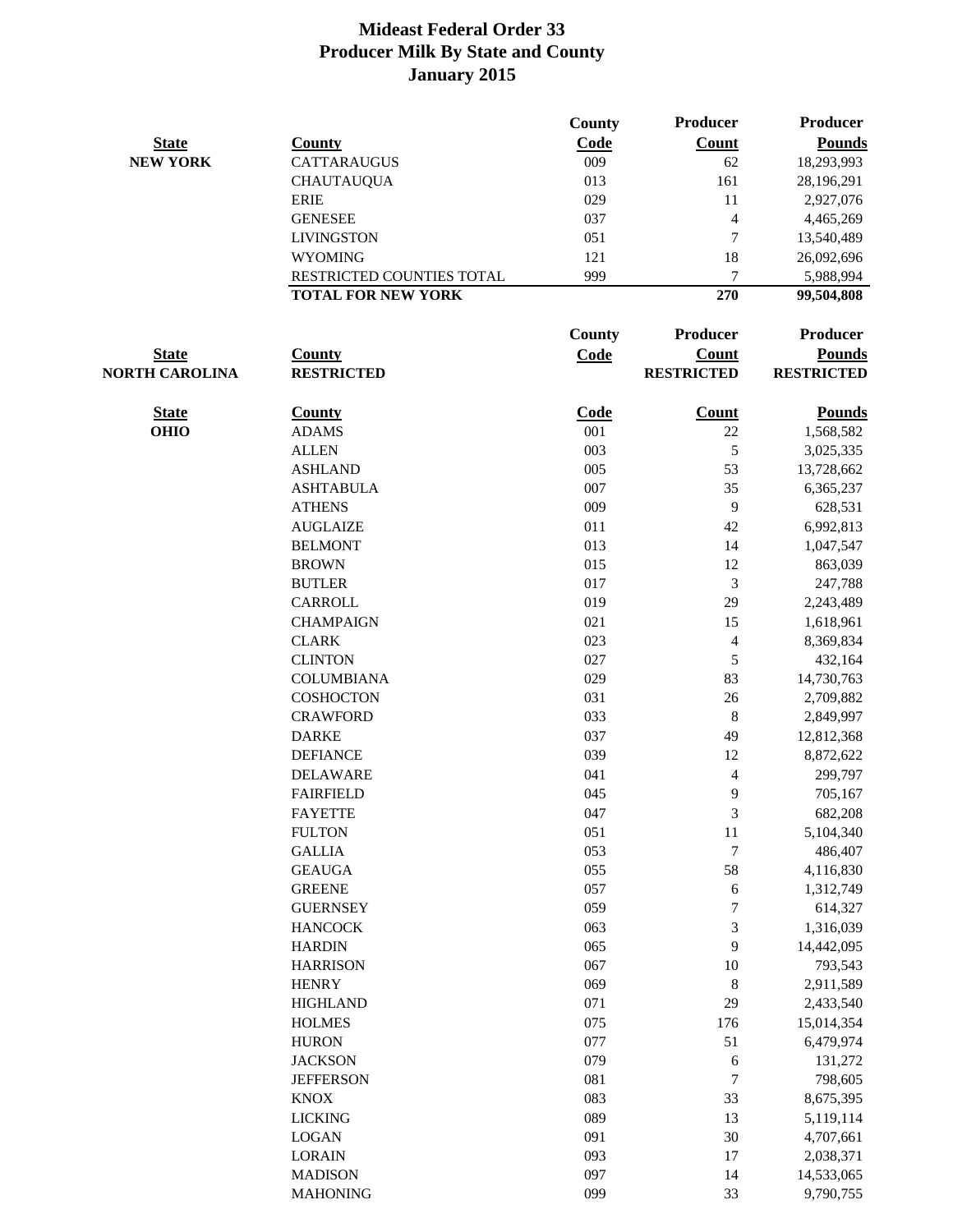|              |                           | County        | <b>Producer</b>  | <b>Producer</b> |
|--------------|---------------------------|---------------|------------------|-----------------|
| <b>State</b> | <b>County</b>             | Code          | <b>Count</b>     | <b>Pounds</b>   |
| <b>OHIO</b>  | <b>MARION</b>             | 101           | 6                | 7,322,327       |
|              | <b>MEDINA</b>             | 103           | 22               | 4,166,536       |
|              | <b>MEIGS</b>              | 105           | 5                | 634,462         |
|              | <b>MERCER</b>             | 107           | 106              | 33,186,167      |
|              | <b>MIAMI</b>              | 109           | 10               | 1,425,303       |
|              | <b>MONROE</b>             | 111           | 13               | 830,106         |
|              | <b>MORGAN</b>             | 115           | $\boldsymbol{7}$ | 1,784,100       |
|              | <b>MORROW</b>             | 117           | 9                | 2,486,792       |
|              | <b>MUSKINGUM</b>          | 119           | 15               | 1,184,060       |
|              | <b>PAULDING</b>           | 125           | $\,8$            | 17,034,352      |
|              | <b>PERRY</b>              | 127           | 3                | 448,682         |
|              | <b>PICKAWAY</b>           | 129           | 9                | 2,965,771       |
|              | <b>PIKE</b>               | 131           | 9                | 721,352         |
|              | <b>PORTAGE</b>            | 133           | 14               | 3,133,722       |
|              | <b>PREBLE</b>             | 135           | 10               | 1,246,286       |
|              | <b>PUTNAM</b>             | 137           | 13               | 9,574,993       |
|              | <b>RICHLAND</b>           | 139           | 113              | 12,004,832      |
|              |                           |               |                  |                 |
|              | <b>ROSS</b>               | 141           | 9                | 664,153         |
|              | <b>SANDUSKY</b>           | 143           | 9                | 741,441         |
|              | <b>SCIOTO</b>             | 145           | 3                | 284,445         |
|              | <b>SENECA</b>             | 147           | 6                | 988,554         |
|              | <b>SHELBY</b>             | 149           | 46               | 10,780,952      |
|              | <b>STARK</b>              | 151           | 78               | 16,846,330      |
|              | <b>TRUMBULL</b>           | 155           | 29               | 4,767,612       |
|              | TUSCARAWAS                | 157           | 143              | 10,065,790      |
|              | <b>UNION</b>              | 159           | $8\,$            | 929,801         |
|              | <b>VAN WERT</b>           | 161           | 10               | 3,535,779       |
|              | <b>WASHINGTON</b>         | 167           | 18               | 3,148,686       |
|              | <b>WAYNE</b>              | 169           | 233              | 56,117,230      |
|              | <b>WILLIAMS</b>           | 171           | 5                | 9,855,242       |
|              | <b>WOOD</b>               | 173           | 6                | 7,131,938       |
|              | <b>WYANDOT</b>            | 175           | 7                | 763,753         |
|              | RESTRICTED COUNTIES TOTAL | 999           | 16               | 2,222,751       |
|              | <b>TOTAL FOR OHIO</b>     |               | 1,968            | 420,609,111     |
|              |                           | <b>County</b> | Producer         | Producer        |
| <b>State</b> | <b>County</b>             | Code          | <b>Count</b>     | <b>Pounds</b>   |
| PENNSYLVANIA | <b>ARMSTRONG</b>          | 005           | 31               | 4,038,664       |
|              | <b>BEAVER</b>             | 007           | 25               | 1,817,756       |
|              | <b>BUTLER</b>             | 019           | 33               | 3,869,337       |
|              | <b>CAMBRIA</b>            | 021           | 10               | 1,470,205       |
|              | <b>CENTRE</b>             | 027           | 17               | 564,756         |
|              | <b>CLARION</b>            | 031           | 26               | 3,090,913       |
|              | <b>CLEARFIELD</b>         | 033           | 10               | 781,670         |
|              | <b>CLINTON</b>            | 035           | 20               | 1,140,867       |
|              | <b>CRAWFORD</b>           | 039           | 142              | 20,865,620      |
|              | <b>ELK</b>                | 047           | $8\,$            | 562,232         |
|              | <b>ERIE</b>               | 049           | 70               | 5,716,987       |
|              | <b>FAYETTE</b>            | 051           | 25               | 2,967,001       |
|              | <b>FOREST</b>             | 053           | 3                | 202,715         |
|              | <b>FRANKLIN</b>           | 055           | 3                | 369,284         |
|              | <b>INDIANA</b>            | 063           | 57               | 8,509,911       |
|              | <b>JEFFERSON</b>          | 065           | 33               | 2,106,541       |
|              | <b>LAWRENCE</b>           | 073           | 37               | 6,523,480       |
|              | <b>MERCER</b>             | 085           | 75               | 8,015,849       |
|              |                           |               |                  |                 |